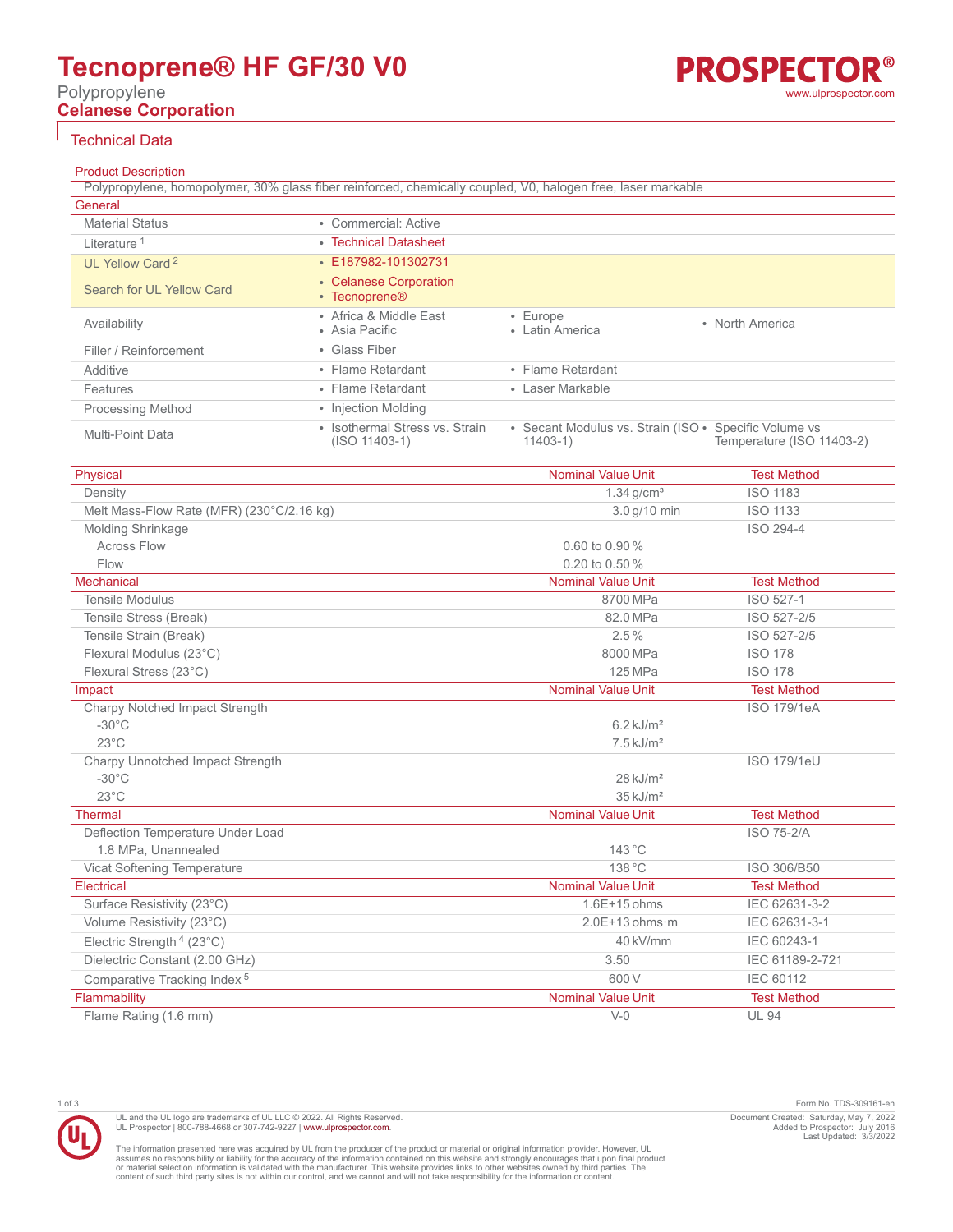## **Tecnoprene® HF GF/30 V0** Polypropylene **Celanese Corporation** [www.ulprospector.com](http://www.ulprospector.com)



| Injection                 | <b>Nominal Value Unit</b> |  |
|---------------------------|---------------------------|--|
| <b>Drying Temperature</b> | 80 to 100 °C              |  |
| <b>Drying Time</b>        | 2.0 to 3.0 hr             |  |
| Rear Temperature          | 180 to 200 °C             |  |
| Middle Temperature        | 190 to 210 °C             |  |
| <b>Front Temperature</b>  | 200 to 220 °C             |  |
| Nozzle Temperature        | 205 to 225 °C             |  |
| Mold Temperature          | 50 to 80 $^{\circ}$ C     |  |

### **Notes**

 $^1$  These links provide you with access to supplier literature. We work hard to keep them up to date; however you may find the most current literature from the supplier.

<sup>2</sup> A UL Yellow Card contains UL-verified flammability and electrical characteristics. UL Prospector continually works to link Yellow Cards to individual plastic materials in Prospector, however this list may not include all of the appropriate links. It is important that you verify the association between these Yellow Cards and the plastic material found in Prospector. For a complete listing of Yellow Cards, visit the UL Yellow Card Search.

 $3$  Typical properties: these are not to be construed as specifications.

4 AC

5 100 drops



UL and the UL logo are trademarks of UL LLC © 2022. All Rights Reserved. UL Prospector | 800-788-4668 or 307-742-9227 | [www.ulprospector.com](http://www.ulprospector.com).

The information presented here was acquired by UL from the producer of the product or material or original information provider. However, UL<br>assumes no responsibility or liability for the accuracy of the information contai

2 of 3 Form No. TDS-309161-en Document Created: Saturday, May 7, 2022 Added to Prospector: July 2016 Last Updated: 3/3/2022